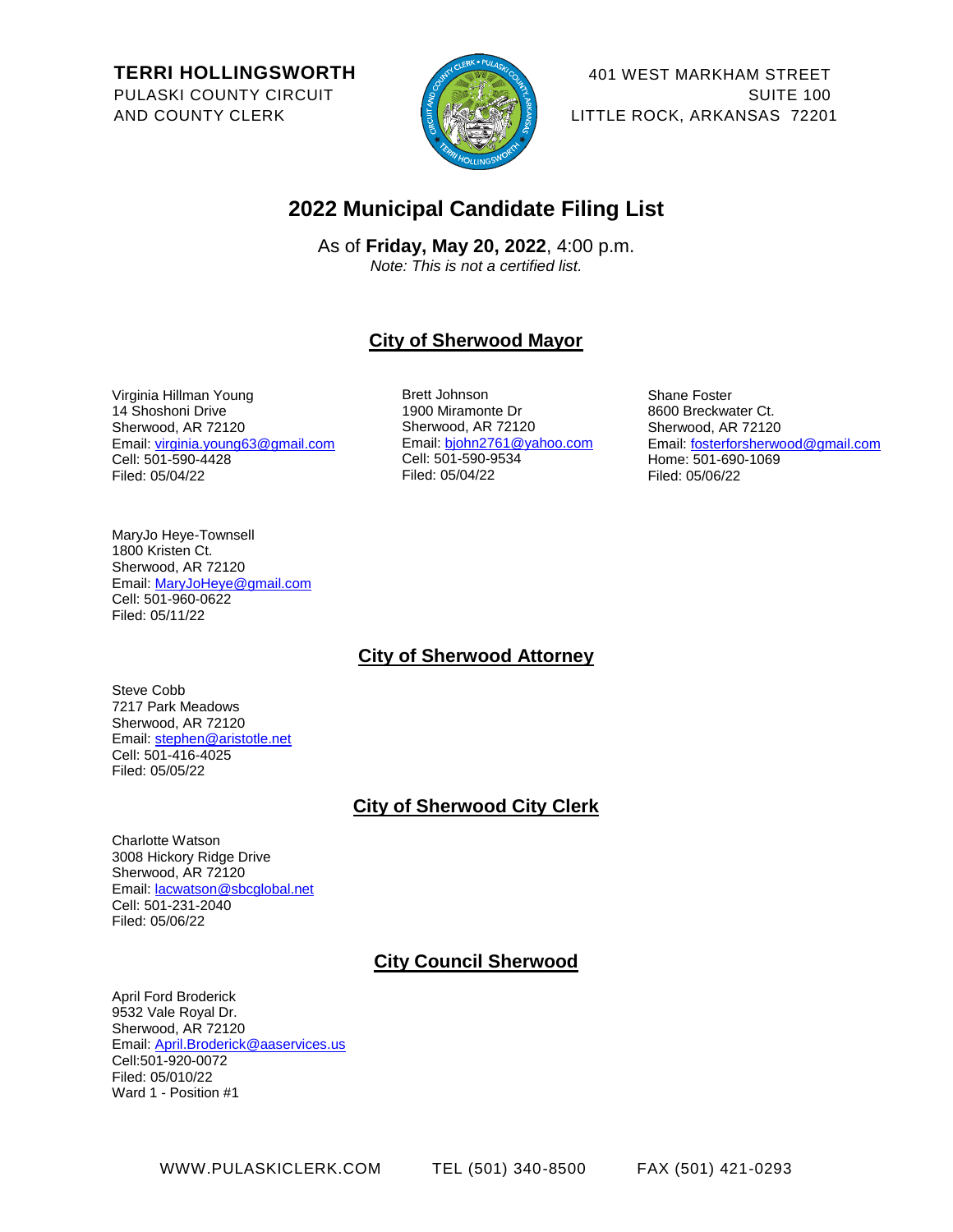Shelby Thomas 646 Lake Tree Lane Sherwood, AR 72120 Email[: shelby7@swbell.net](mailto:shelby7@swbell.net) Cell: 501-231-5458 Filed: 05/13/22 Ward 2 - Position #1

Beverly Williams 1504 Coolhurst Sherwood, AR 72120 Email[: wmsbevbill@comcast.net](mailto:wmsbevbill@comcast.net) Cell: 501-554-4275 Filed: 05/04/22 Ward 3 - Position #1

Timothy W. McMinn 701 Autumnbrook Circle Sherwood, AR 72120 Email[: timmcminn46@gmail.com](mailto:timmcminn46@gmail.com) Cell: 501-772-4766 Filed: 05/05/22 Ward 4 - Position #1

Meredith Townsend 6849 Austin Harbor Loop Sherwood, AR 72120 Email: [meredithtown1@gmail.com](mailto:meredithtown1@gmail.com) Cell: 501-951-1305 Filed: 05/20/22 Ward 2 - Position #1

Kyle Wade 11106 Mine Rd. Sherwood, AR 72120 Email: [kylew@aristotle.net](mailto:kylew@aristotle.net) Cell: 501-804-5464 Filed: 05/18/22 Ward 4 - Position #1

#### **City of Jacksonville Mayor**

Jim Moore 606 Northhaven Court Jacksonville, AR 72076 Email[: doubleedge@centurytel.net](mailto:doubleedge@centurytel.net) Cell: 501-837-7225 Filed: 05/17/22

Bob Johnson 321 Oneida St. Jacksonville, AR 72076 Email[: bobjohnsoncpa@gmail.com](mailto:bobjohnsoncpa@gmail.com) Cell: 501-837-4381 Filed: 05/18/22

Jeff Elmore 11 Whitefox Cove Jacksonville, AR 72076 Email: [jeffelmore1970@yahoo.com](mailto:jeffelmore1970@yahoo.com) Cell: 501-837-0439 Filed: 05/20/22

# **City of Jacksonville City Clerk/Treasurer**

Susan Davitt 620 Alta Cove Jacksonville, AR 72076 Email[: sdavitt@cityofjacksonville.net](mailto:sdavitt@cityofjacksonville.net) Cell: 501-351-1959 Filed: 05/19/22

# **City Council Jacksonville**

Mike Dietz 1000 Steeple Chase Cove Jacksonville, AR 72076 Email[: mmddietz@aol.com](mailto:mmddietz@aol.com) Cell: 501-529-3800 Filed: 5/20/22 Ward 1 – Position #1

Kevin McCleary 416 North Oak St. Jacksonville, AR 72076 Email[: keveve69@yahoo.com](mailto:keveve69@yahoo.com) Cell: 501-772-8389 Filed: 5/20/22 Ward 2 – Position #1